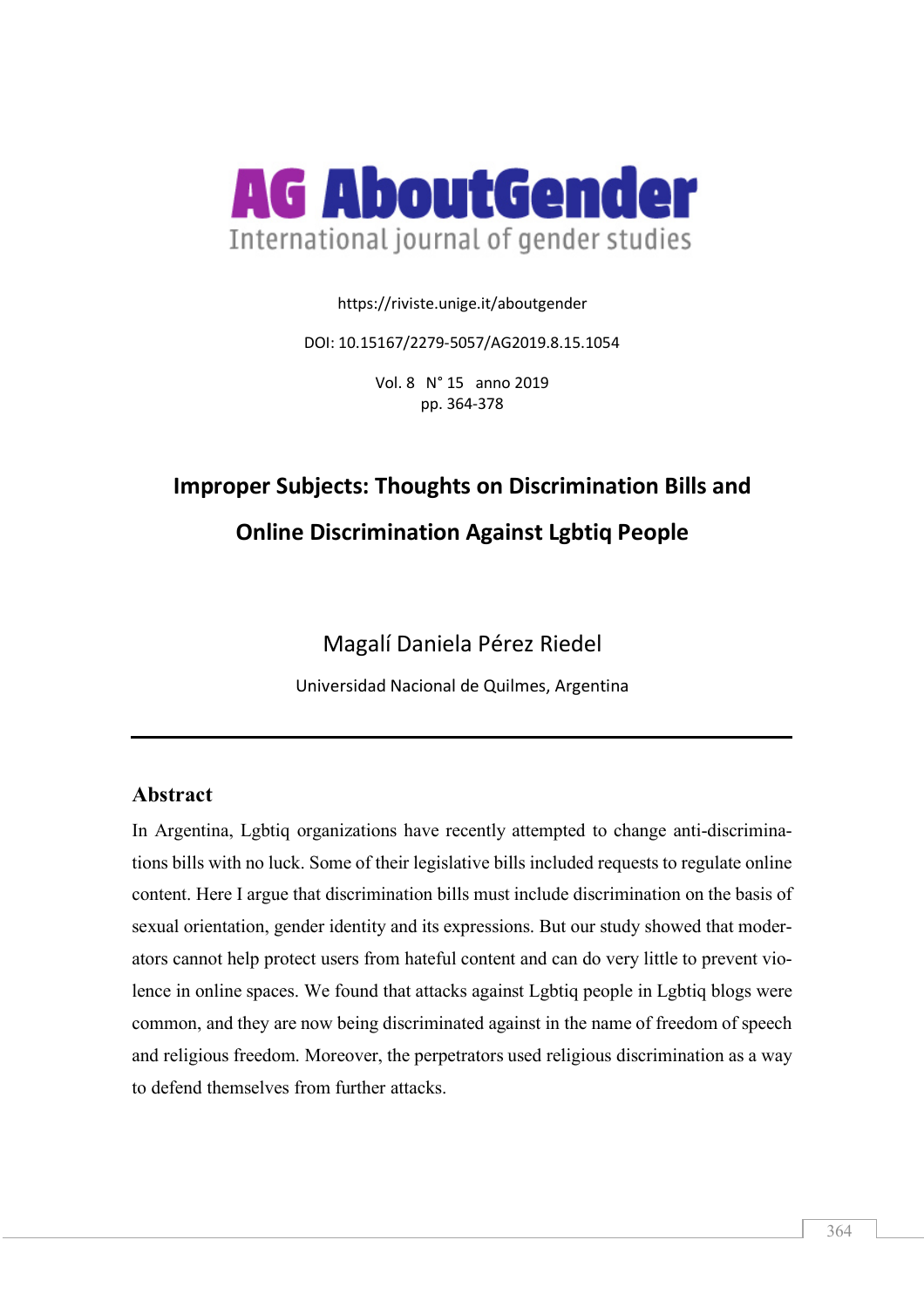**Keywords**: discrimination, Lgbtiq, communication, Internet, blogs.

## **1. Introduction**

In this article, I reflect upon the practices of discrimination against people with non-normative genders and sexualities in Argentina to address the question: can discrimination bills actually challenge discrimination against this group? I argue that while a bill like this is necessary due to its possible symbolic effects, it changes little in the short term. I support these statements by conducting semi-structured interviews to experts and to the moderators of Lgbtiq blogs *Tod@s and Boquitas pintadas*. Additionally, I analyze 5,095 comments that were published in the comment sections of those blogs between 2012 and 2015, years in which Lgbtiq people had just obtained the recognition of some of their rights thanks to the *Marriage Equality Act* (2010) and the *Gender Identity Bill* (2012).

My research shows that Lgbtiq communities are being targeted in gay-friendly forums by people who oppose to their demands. These users post comments that represent noncisgender and non-heterosexual people as sick, deviant and perverts who are a menace to the "normal" society. Additionally, they portray them as violent and intolerant and accuse them of discriminating those who would not put up with their insanity by arguing that they are asking for bills that only benefit and give privileges to this community at the expense of disadvantaged groups, like impoverished children, the disabled, the poor elder people and the average working men and women. These arguments are a mechanism to justify the violence that is directed at Lgbtiq people, turning them into scapegoats and blaming them for wider societal issues in a context of a growing economic crisis, a generalized climate of distrust towards the political institutions and an increasing empowerment of the religious sectors.

This work makes an original contribution to the fields of communication and culture by shedding light on the current power struggles that take place in online environments and the different conditions that enable and limit the dissemination of discriminatory discourses in online forums in the tensions between the right to freedom of speech, the right to a life free of discrimination and the debates over online content regulation.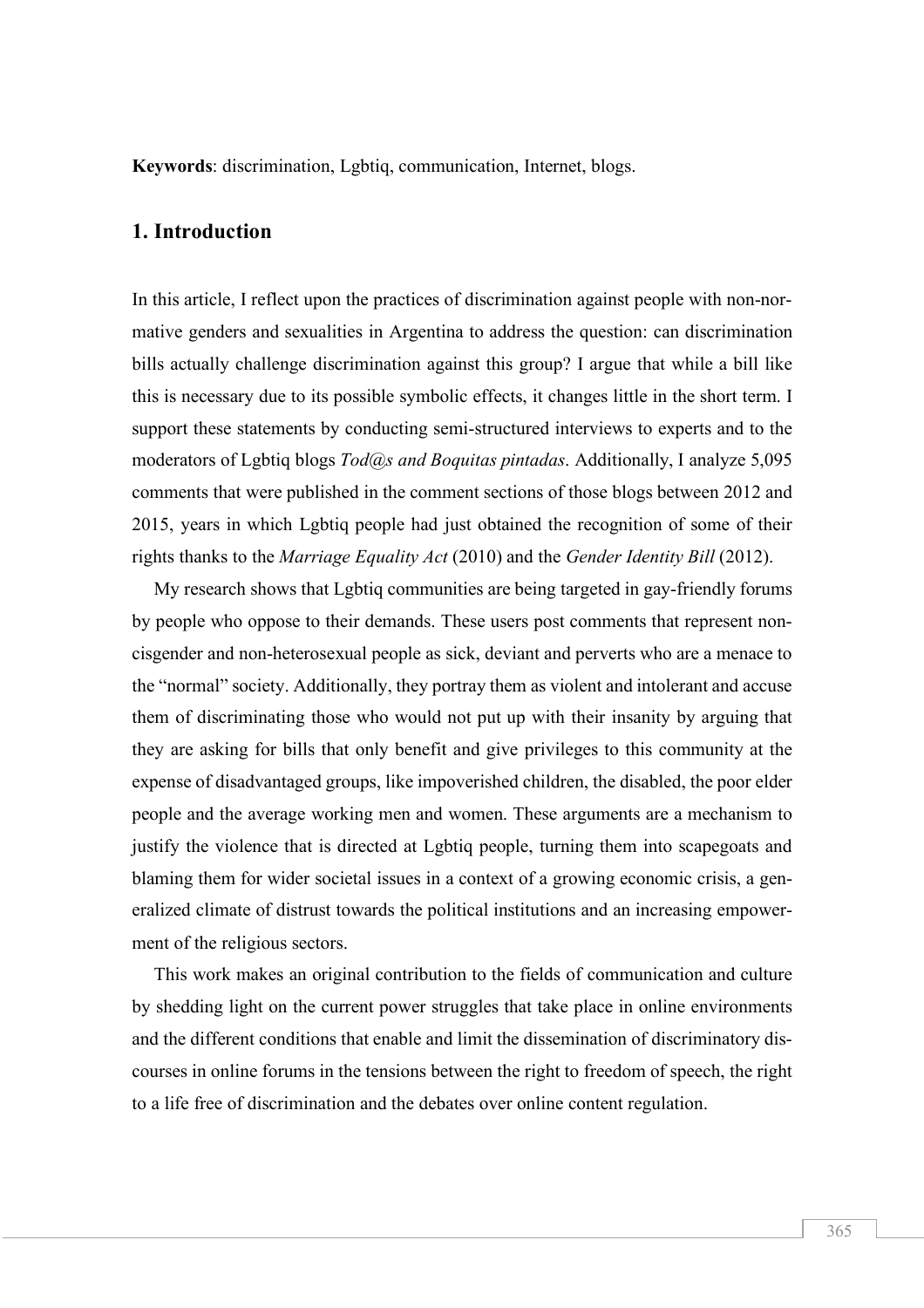#### **2. Bills against discrimination**

In many countries, people with non-normative genders and sexualities are being attacked for being who they are. These attacks are mostly symbolic and they are taking place in developed European countries, Australia and the United States of America, where government representatives and prime ministers raise concerns on *gender whisperers* and ban transgender military in an attempt to erase trans identities and to put a stop to their growing legal recognitions. In Latin America, left-wing governments have been keener on Lgbtiq movements and many countries have passed bills on same-sex marriage and gender identity long before this happened in the leading countries of the World. The protections and guarantees that the government of Cristina Fernandez (2007-2011; 2011-2015) and the Argentine parliament members secured for Lgbtiq people have no precedents: this is a country where people can get married, adopt children and have free access to medical procedures with no barriers, with no intermediaries and with no need to have a judge or a doctor rule in their favor. However, whilst there is a significant progress in the formal aspects, there is a strong backlash against subjects with dissident sexualities and genders, who face different forms of homo and transphobic violence on a frequent basis. Since the national bill against discrimination does not protect civilians against these practices, Argentine Lgbtiq movements are pushing to pass a bill to include discrimination based on gender identity, gender expression and sexual orientation. But will a bill like this suffice? Are other measurements necessary? How does this power struggle translate in every-day communication in online forums?

In Argentina, the National Bill against to Penalize Discriminatory Acts dates back to 1988. It aims to tackle discrimination, which is defined as acts and omissions that arbitrarily impede, obstruct, restrict or diminish the fundamental rights and guarantees that are protected by the National Constitution. It explicitly condemns discrimination based on race, nationality, ideology, political opinion, trade union, sex, economic status, social condition or physical characters (n. 23.592/1988). Its definition is not comprehensive and it excludes discrimination on the basis of sexual orientation, gender identity and gender expression.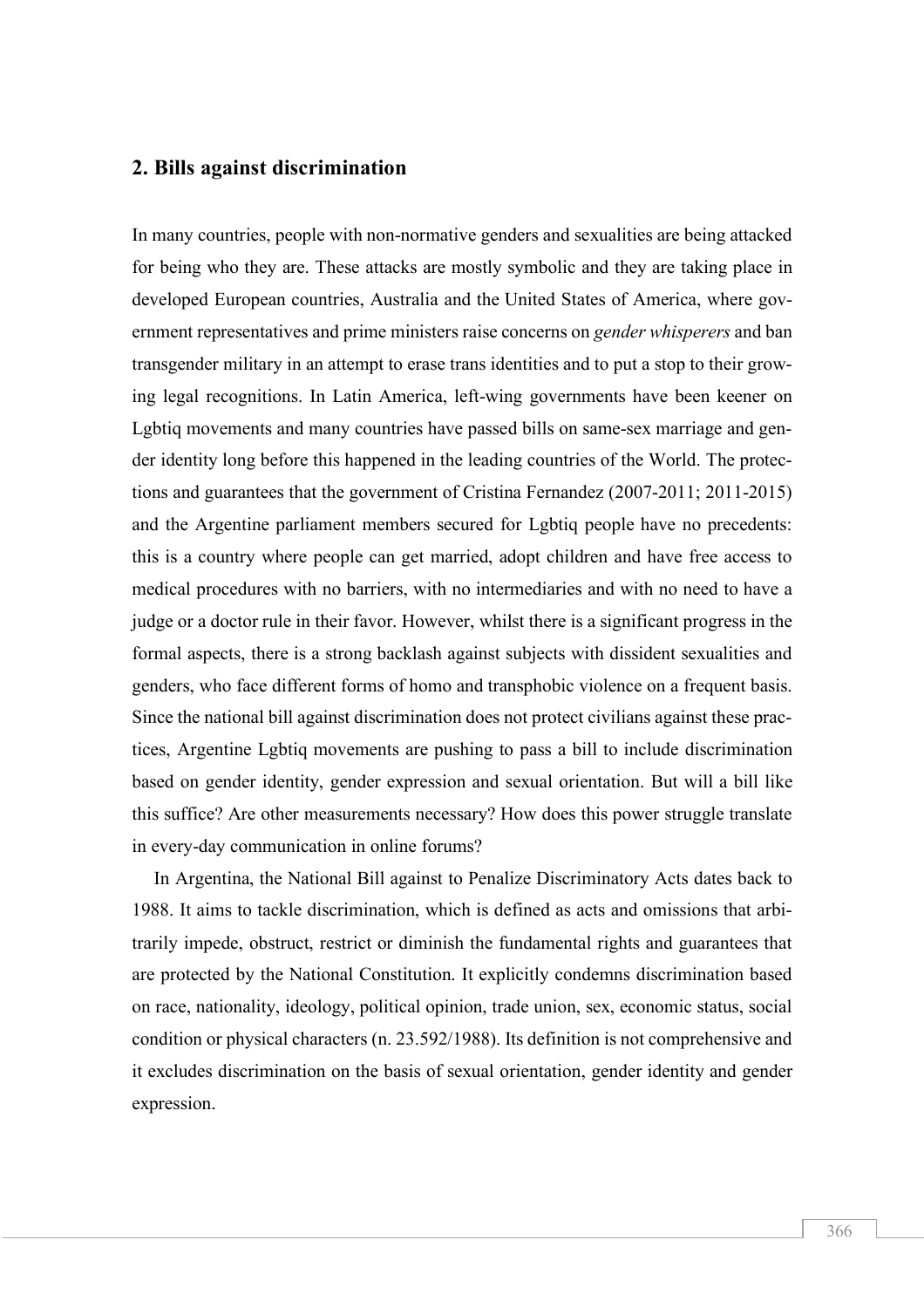Since the nineties, different Lgbtiq organizations have made numerous efforts to have this bill changed to include sex-gender discrimination. Elsewhere (Pérez Riedel 2018), it is argued by members of organizations like Federación Argentina Lgbt, La Fulana, Otrans Argentina, 100% Diversidad y Derechos and Comunidad Homosexual Argentina (Cha) that discrimination based on prejudice against Lgbtiq people is the outcome of years of socialization of a culture of hatred that needs to be changed. Hence, a bill can and should battle those prejudices. They prefer to talk about hate against Lgbtiq people and not about homo- or trans-phobia, as this may give the impression that there is an irrational fear, and may justify any action to stay away from which makes us scared, similar to the homosexual panic defense in some countries. While references to hate speech are less common in Argentina, the Cha has recently started to publish reports and statistics on hate crimes against Lgbtiq people.

Discrimination against this community is not a recent phenomenon. As a matter of fact, Osvaldo Bazán (2010) suggests that homophobia has been imported by Europeans who had a Christian moral. He finds that aboriginal people in the region actually valued people with non-normative genders and sexualities, and that what we would call 'transsexuals' today were seen as spiritual guides in their communities back then. Professor Byrne Fone (2008) contends that the Western moral against homosexuality is based on misinterpretations of the Bible, especially the story of Sodoma. Argentine researcher Jorge Salessi (1995) adds that discrimination against homosexuals in Argentina was promoted by the state in a way that first allowed to label them first as sinners, then as criminals and later as deviants.

Can a bill against sex-gender discrimination automatically change centuries of discrimination against Lgbtiq people? Having passed the Marriage Equality Act in 2010 and the Gender Identity Law in 2012, is a new discrimination bill necessary? Professor Alfredo Martínez-Expósito (2018) argues that we are currently undergoing a process of hipernormalization or homonormalization, where homosexuality is the new normal. Bills like the one on same-sex marriage may make people believe that the "battle" is won and that there is no need to focus on discrimination, as if a bill of such kind would be redundant. But it is especially because of the approval of the bills on same-sex marriage and gender identity that the prejudices against Lgbtiq people were made visible – and passing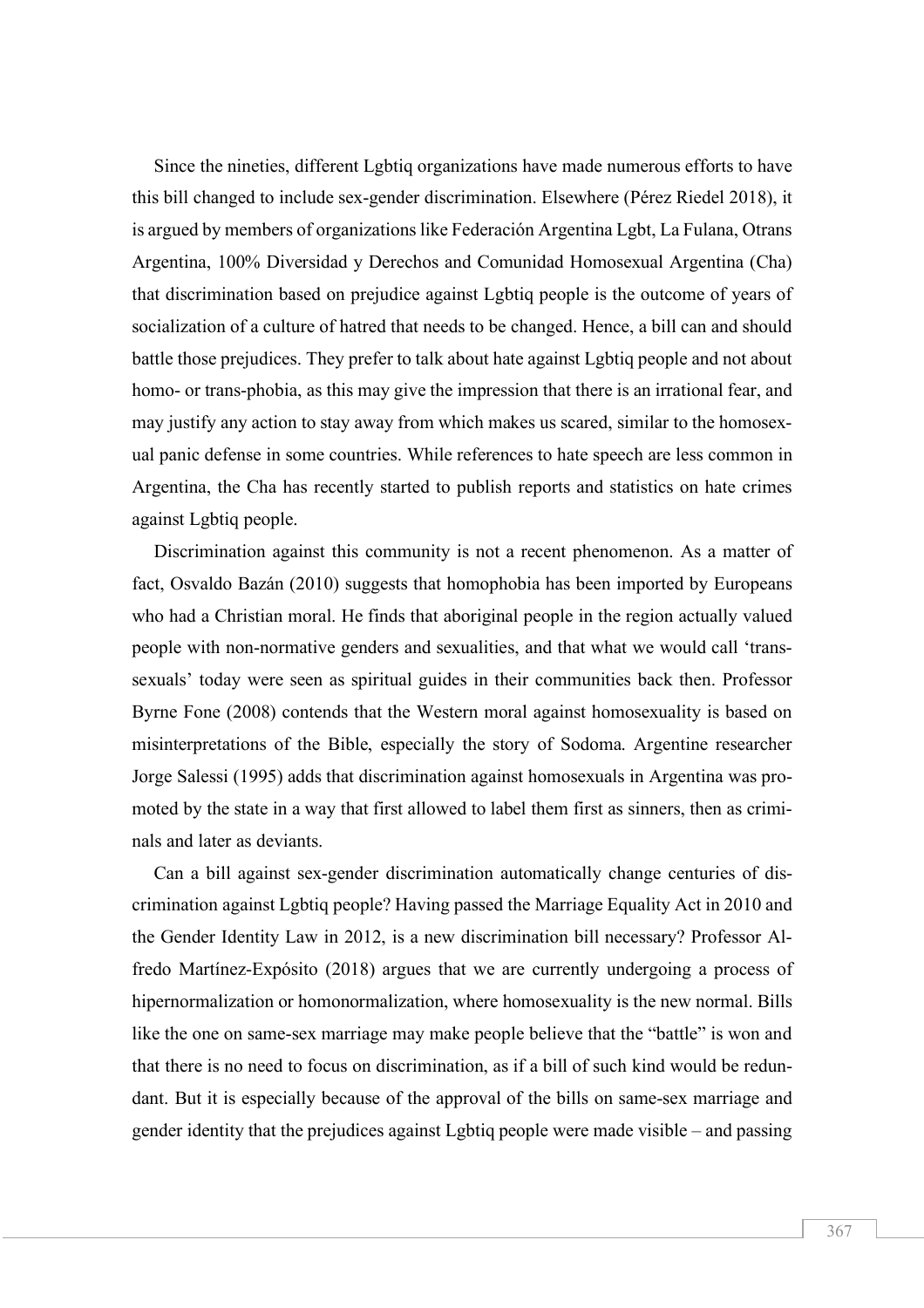the laws was, in a way, like sweeping the dirt under the carpet. A sociocultural change is necessary, and efforts must be made to raise awareness on the prevailing discrimination against sex-gender minorities.

As expert Danielle Keats Citron (2009) points out, a new bill on discrimination has more of an expressive or symbolic value as it can shed light on some issues and on their possible solutions. Talking particularly about online communication, Citron believes that while it is important to safeguard freedom of speech, it is also necessary to guarantee equal access and participation: online harassment can lead to a decrease of participation by the targeted person or group, which would impact negatively on their enjoyment of their rights and even in their social and economic conditions.

A law of this kind needs to go hand by hand with other laws that enable and promote processes of sociocultural change. This is the conclusion we drew from our interviews with three experts on human rights and communication. Paula Carri, director of the program Platform for an Internet free of discrimination of the National Institute against Discrimination, Xenophobia and Racism (Inadi), says that more digital education is necessary. People need to know and defend their rights, and online communication is as real as non-digital communication, and people should be able to seek help even in online spaces. She adds that online publications can reach big audiences immediately, which is why it is important to act quickly to stop the dissemination of hateful content and to create the means for people to block or report the people or contents that offend them.

Dr. Dora Barrancos, feminist scholar and member of the National Scientific and Technical Research Council of Argentina (Conicet), explains that it is important that social organizations act as watchdogs to restrain hateful content, to provide an immediate and efficient response to protect human rights as a whole. She argues that new laws do not translate in immediate social change, so more measurements must be adopted to lead to a sociocultural change. On a similar note, founder of La Fulana and congresswoman María Rachid claims that a bill to tackle online sex-gender discrimination is imperative. The state must recognize equal rights for all, and although formally we are all equal to the Law, it is not so true in everyday life. In consequence, she emphasizes that a cultural battle is necessary.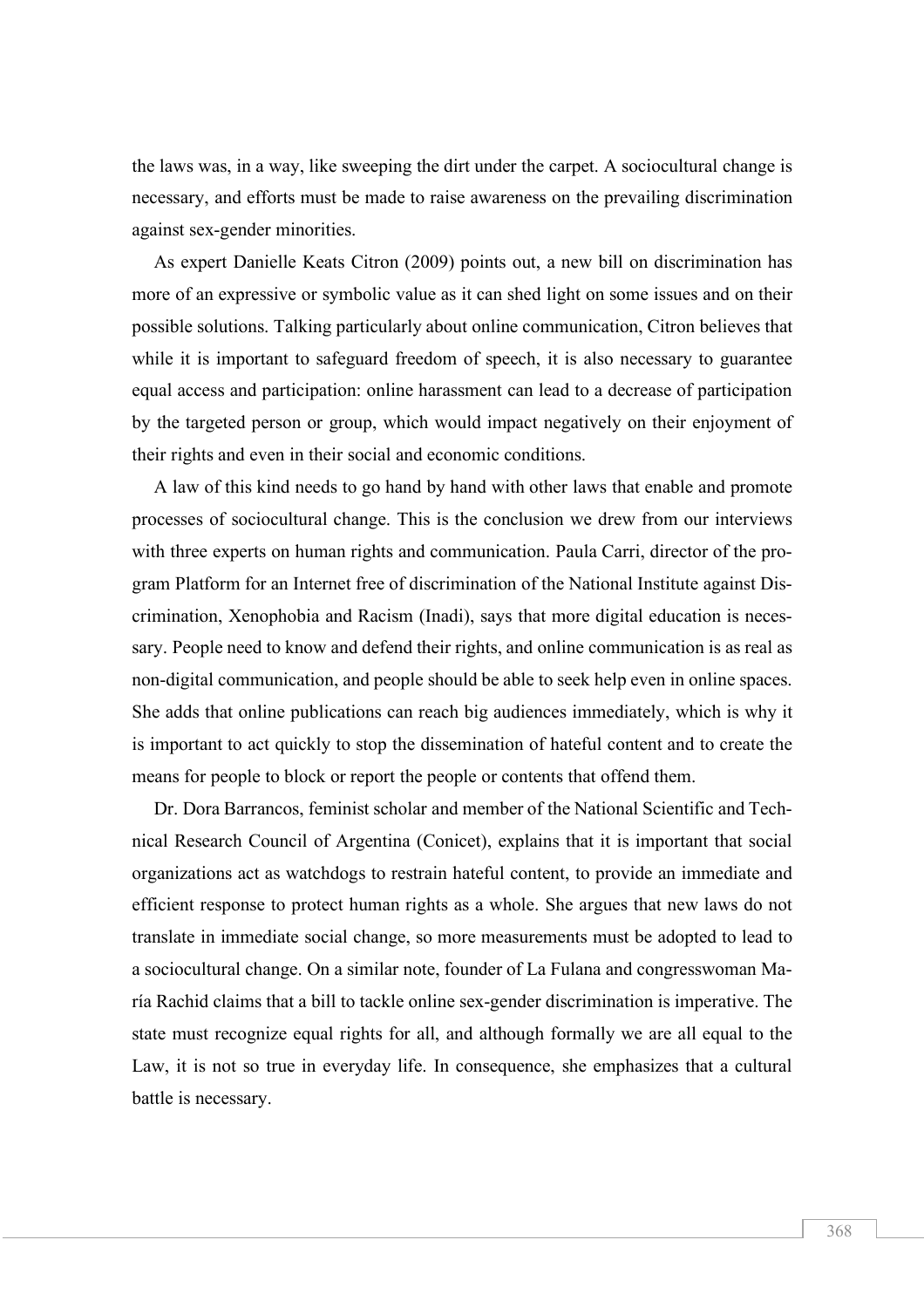#### **3. Online content regulation and the role of the moderators**

The most recent attempts to have a bill to battle sex-gender discrimination have been unsuccessful. The main reason against these legislative bills were their requests to regulate online communication. It is known that different bills affect media in general, and the Internet is just one of them. Now, the Internet can be thought both as a medium and as a forum (Jensen and Helles 2010). When thinking about it as a medium, there are two main perspectives: one that argues that it is already regulated by transnational and local communication bills and that minorities must be protected, and other that says it is not regulated and it ought to stay this way (Herring *et. al.* 2002). When talking about Internet as a social forum, the second perspective prevails: freedom of speech is imperative, and nothing must get in the way. The juxtaposition of this view with the one that deregulates Internet as a medium are the focus of those opposing any bills that try to fight online discrimination and violence.

Members of the Argentine congress and scholars who have opposed the legislative bills said that their application can be politically biased. Scholars contend that they can be used to push an agenda to dismiss partisan opposition and limit the liberties of those who want to express points of view or disseminate information that may jeopardize the reputation and legitimacy of those in power (Bertoni and Sadinsky 2015). In this context, it is important to distinguish between protected speech and the categories of speech that are not protected by the law: incitement of violence and hate speech are just two examples. Therefore, any attempts to diminish freedom of speech must be justified and must be proportional and necessary.

Others focus on its practical implications: what is the jurisdiction of a bill that tries to regulate the Internet? And most importantly, who can be held responsible of regulating something as vast and wide as the web? Some websites that have comment sections also have a moderator or a person who is in charge of administering the publication or elimination of content that may violate the rules of the site. Some of these norms are made accessible to users when they register or can be available in a separate section. Some are not explicit and depend on the moderators or on the affordances made within each online community.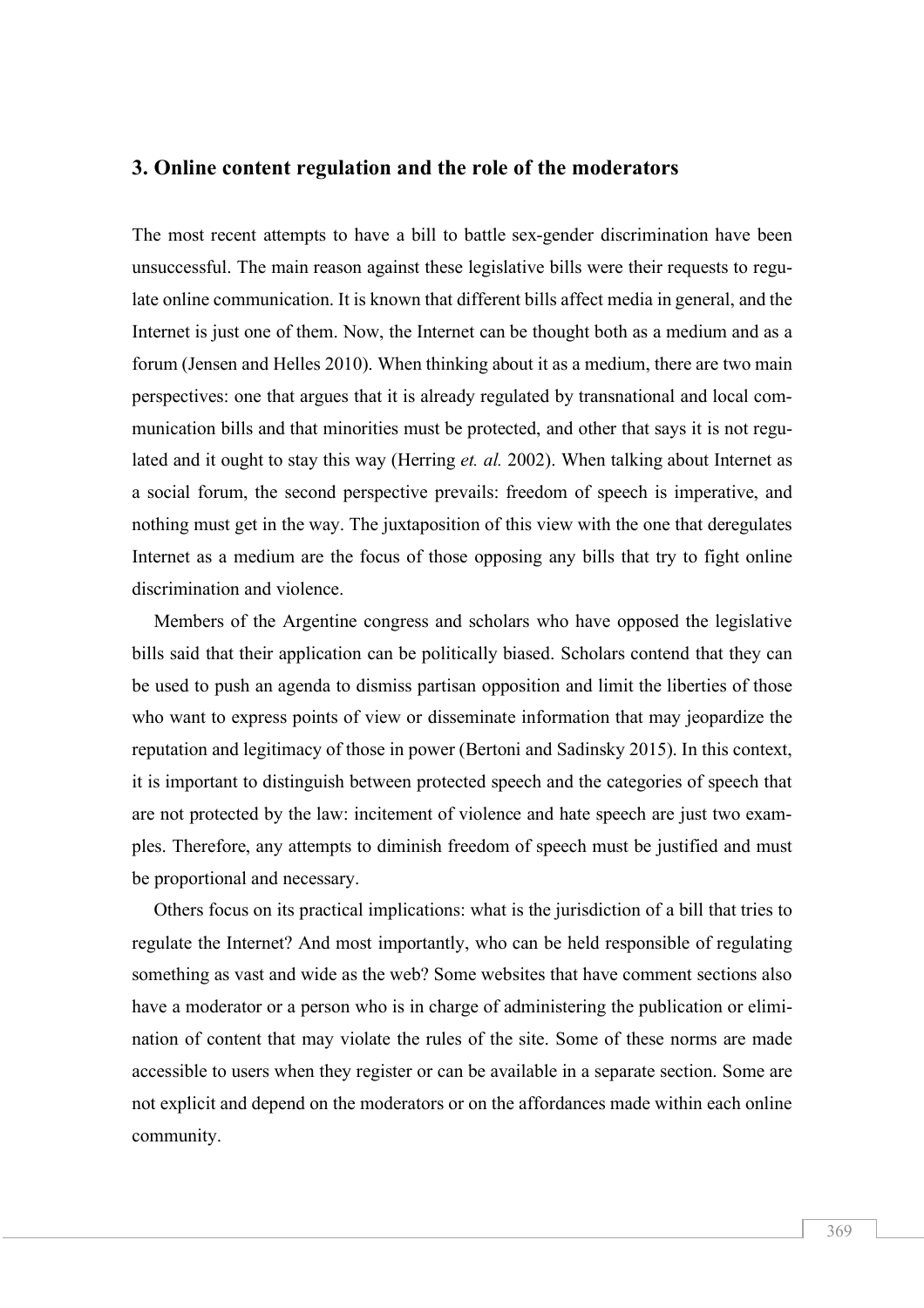In our case study, we held two interviews with the people in charge of the blogs  $Tod\omega$ s and Boquitas pintadas. Both blogs belong to the largest media outlets of the country, Grupo Clarín y La Nación. Although they have always opposed to the recognition of Lgbtiq rights, they made possible the creation of these Lgbtiq blogs. In the first case, journalist and activist Bruno Bimbi was invited to set up the blog, task he happily accepted. In the other, journalist Verónica Dema set up the website on her own after presenting the project to heads of La Nación.

Bimbi and Dema say that the blogs are for all. However, a quick glance to the homepages lets us see the colors of the rainbow flags, an indication of what topics are to be found there. During our interviews, we asked questions to learn about their roles as moderators, which we later contrasted with the activities we found during the years of the research. To begin with, we notice that Bruno Bimbi ( $\text{Total}(a)$ ) does not call himself a moderator, but he acknowledges he tries to read all the comments that get published on his blog. Therefore, he does not erase the comments and he only asks the moderators of the site to delete specific content if he considers it to be a fundamentalist or radical text. Although in practice he does not operate as a moderator, he does act as one: we noticed that he participated in 213 occasions in efforts to respond or contest the views of other users. He has even threatened to erase the comment of another person if s/he kept on spreading hateful ideas.

On the other hand, we saw that journalist Verónica Dema (Boquitas pintadas) has a different approach: she only participated once by responding to a user that had a pejorative view on the Lgbtiq community. She did not erase the comment, though. She claims she must read and approve all the comments before they get published, but she has other tasks and finds it difficult to handle the comment section all on her own. Her activity as a moderator can be labelled as abstentionist, similar to a communicational *laissez faire*. Besides, she says, the editors of media outlet that owns Boquitas pintadas suggested letting people debate. Bimbi received the same suggestion: «let there be debate». It gives visibility to the blog and it allows people to learn from the perspectives of others.

However, the recommendation resulted in a continuum of violence against Lgbtiq people. More than half of the comments we gathered in that period of time held derogatory views on people with non-normative genders and sexualities in blogs that were open to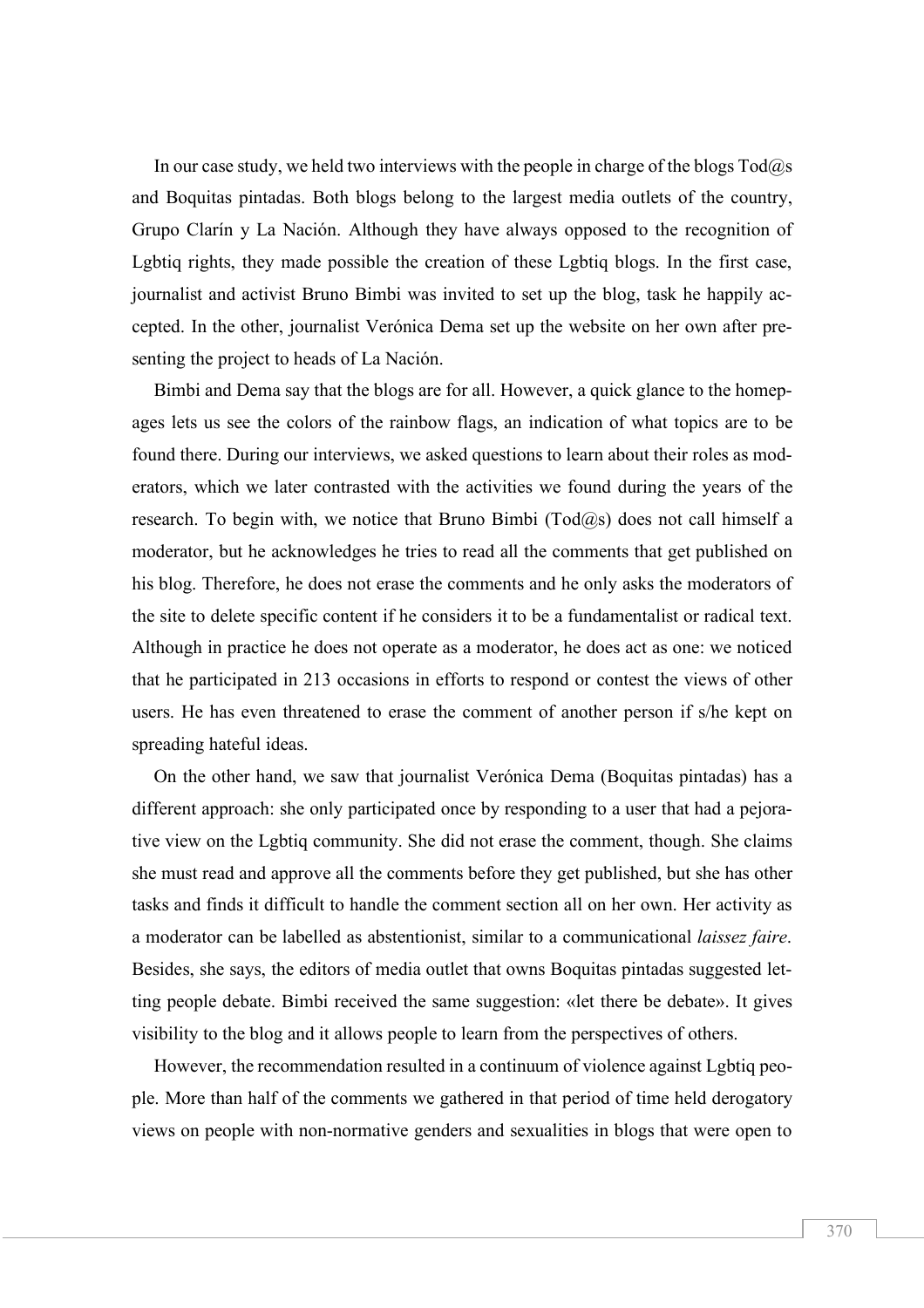discuss topics on sex-gender diversity. Additionally, the people who participated in these comment sections expressed their points of view but discussions were futile: violence was answered with more violence, and a change of minds was seemingly less and less likely. If anything, violence obstructed dialogues and reinforced the positions that were already held by the users. The accusation of violence was then used to contribute to the segregation of those who had opposing perspectives and even the moderators were accused of censoring people who identified as religious, cisgender and heterosexual in order to only express a unified point of view.

#### **4. Discrimination on the basis of religion or sexuality and gender?**

In this section, we work on a small selection of the 5,095 comments of our corpus. They were studied with the methods of critical discourse analysis and the appraisal theory (Fairclough 1995; Wodak 2003; Kaplan 2004). I focused on the discursive strategies users employed to name and value Lgbtiq people in the texts, which had been previously quantified using *Atlas.ti* in order to assess the violent attitudes towards this group. A research I conducted in 2011 showed that the stereotypes about Lgbtiq people in Boquitas pintadas represented them as perverts who are sick, immoral and deviant (Pérez Riedel 2014). In our most recent research, we find that those representations persist in the following years not only in that blog but also in Tod@s. Moreover, newer comments present Lgbtiq persons as violent, intolerant and discriminatory subjects. They are portrayed a menace to society because they want to impose their abnormal values by subverting the notions of family and marriage. It is said that they want to confuse children to make them believe that homosexuality is good by erasing the natural differences between women and men. But they are even more dangerous because of their political influence: allegedly, there is a gay lobby whose gender ideology is pushing the approval of laws, changing the contents that are taught in schools and even presenting religions in a negative light.

One of the users from Boquitas pintadas says:

Antonio Pentito to Karen Bennett: You had human rights from the moment you were born male or female. What you really propose is that a minority 1,2% of society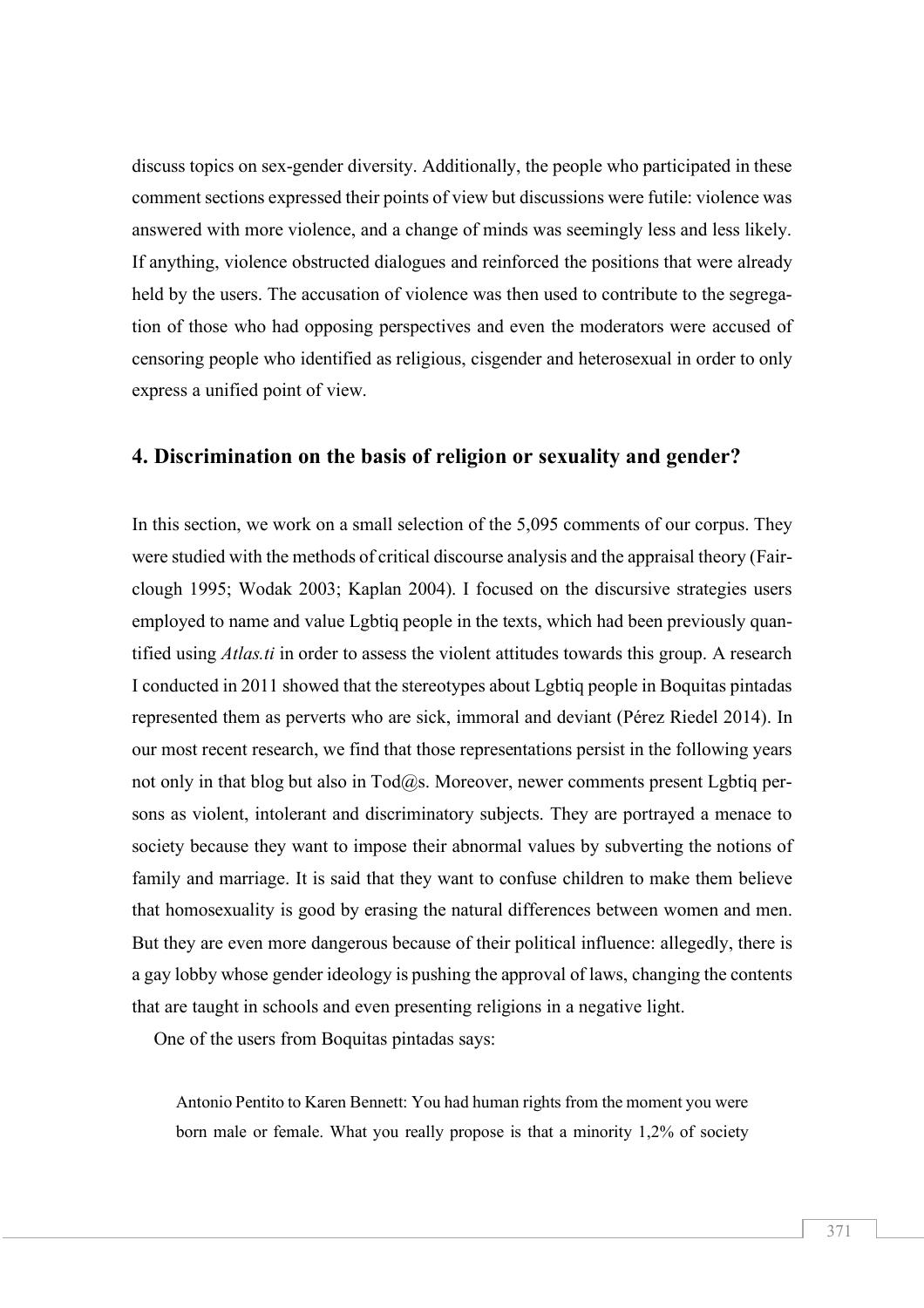intends to change the values, moral and family to the remaining 98% of heterosexuals who do not accept or will never accept that change. You violate the human rights of the majority and corrupt the basic institution of society that is marriage and family. Therefore, the defence of the 98% of their values, morals and way of life that you violated, is expressed in the comments of people who think differently. If you do not feel comfortable in the "heteronormative model" there are psychologists and therapists, but that does not mean that marriage should be corrupted. The last thing I say, is that you are spitting up, because if you are systematically attacking and in any possible way to those who do not think like you, when this government is over, you and also those who think like you will be attacked systematically and in all possible  $ways<sup>1</sup>$ .

This quote shows the dichotomy and the polarization between two opposite parts, the queer and the non queer, where the parameter of normalcy is based on a heterosexual and binary standard. Those who do not fit the mold are the ones who threaten, corrupt and violate the rights of the rest. The user says something that we found in other comments, that is a belief that the end of the presidency of Fernandez would lead to a shift of paradigm that would stop that queer nonsense – indeed, the new right-wing president Mauricio Macri has not do as much for Lgbtiq people as the former president. There is also an idea that Lgbtiq people already had the rights they are requesting to be acknowledged now. According to that logic, if gay men want to get married, they can always marry a woman.

Other users persisted on the idea that homosexuals are evil:

 $\overline{a}$ 

Maria Laura Jauven Balderrama to Bruno Bimbi: I'm tired of you, Bruno. Accept that you can't stand anything that we heterosexuals say. What? You think that there

<sup>1</sup> Original text: «Los derechos humanos los tenian desde el momento en que nacieron hombre o mujer. lo que ustedes realmente plantean es que una minoria 1,2% de la sociedad le pretenda cambiar los valores, moral y familia al 98% restante heterosexual que no acepta ni aceptará nunca ese cambio. Ustedes violentan los derechos humanos de la mayoria y corrompen la institucion base de la sociedad que es el matrimonio y la familia. Por lo tanto, la defensa del 98% de sus valores, moral y forma de vida que ustedes violentaron, se expresa en los comentarios de la gente que piensa diferente. Si ustedes no se sienten a gusto en el 'modelito heteronormativo' existen psicologos y terapeutas, pero no por eso se tiene que corromper el matrimonio. Lo ultimo que te digo, es que estas escupiendo para arriba, porque si buscas agredirte sistematicamente y de todas formas posibles a los que no piensan como vos, cuando este gobierno se termine tambien te van a agredir a vos y a los que piensan como vos sistematicamente y de todas formas posibles».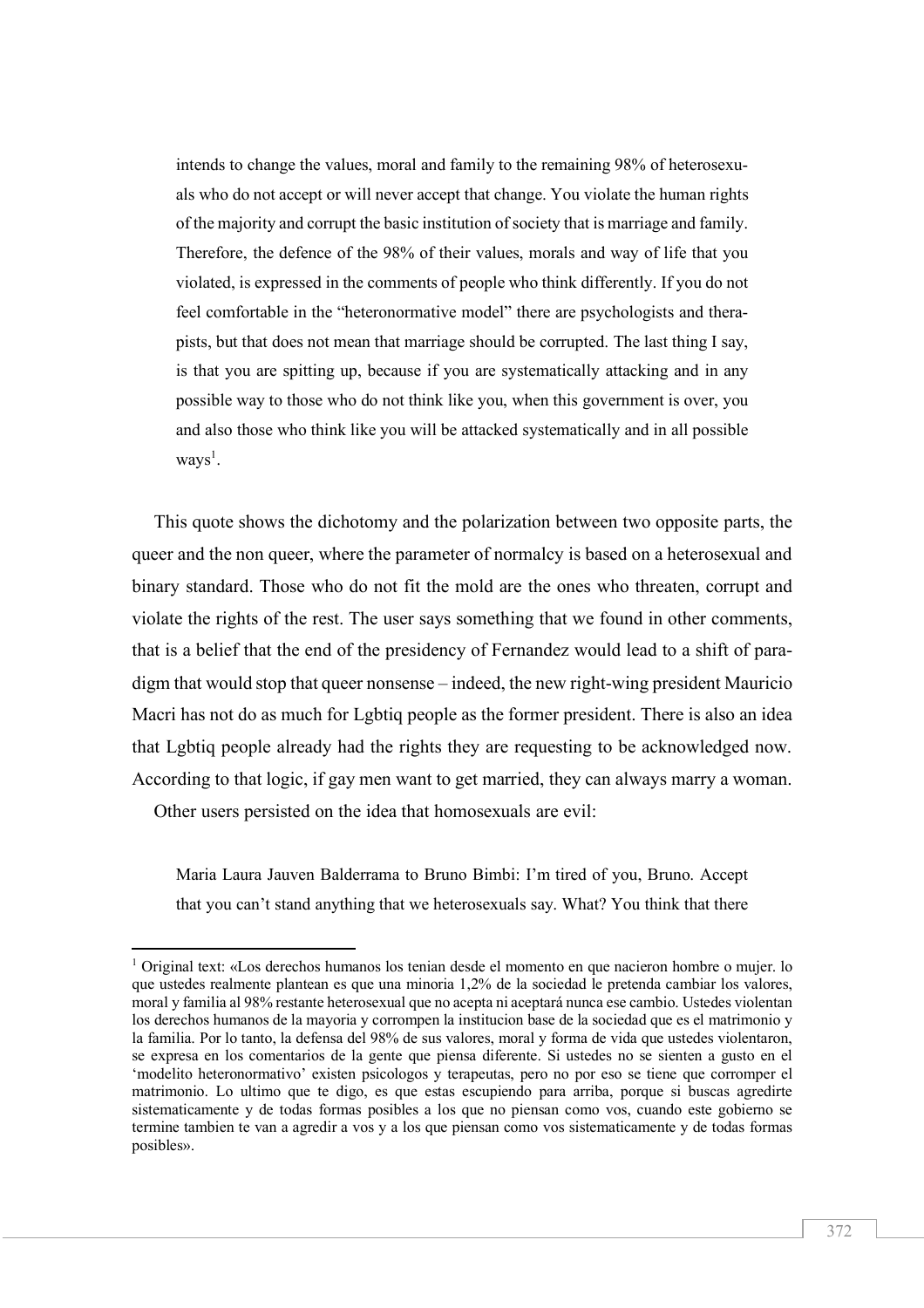are no gay murderers, [or] rapists? There are, but they are not so common because they are the minority, it is obvious. And that thing, that you hide behind of [the shield of] homophobia, there are phobias everywhere, do not be so paranoid and exercise your profession that I admire you for your intelligence. And do not waste that gift and your time writing your opinion about these stupid things, I have seen how gays fight with the hetero and they are so violent!!! Or a trans woman hitting like a man<sup>2</sup>.

It was not uncommon to find passages stating that transgender women are actually men, or using the word 'homosexual' to describe the Lgbtiq population as a whole, making less visible the issues faced by lesbians and in a lesser extent, by bisexuals, intersexual people, non-binary people, trans men and so on. But here we can also see that Maria Laura is trying to diminish the discursive other by responding with the same words that are used to attack her and the group she identifies with: you gays are violent too, you gays are rapists too etc. In other comments she would even express she feared that she would be killed because of her religious beliefs.

The second aspects that differs the most with my previous research is the finding of an alleged religious discrimination. Lgbtiq people are said to be discriminating those with religious beliefs, just as it can be seen next:

Alicia Giacomini to Noelia Grisel Sologuren: I am divorced but I respect the rules of my religion and I accept them, but lately I get the feeling that in our society there is a certain intolerance with those who do not accept seeing two people of the same sex kissing, for example. And those two people has as much right to do it, like others that do not like it or feel rejection, is it clear??? That cannot change by any law, only the years... Live and let live<sup>3</sup>.

 $\overline{a}$ 

<sup>2</sup> My translation, original text: «Me tenes cansada Bruno, acepten que no soportan nada de lo que decimos los heterosexuales, que te crees que no hay asesinos, violadores gay? hay pero no son tan comunes porque son la minoria, es obvio, y eso de que se escudan detras de la homofobia, hay fobias en todas partes, no seas tan perseguido y ejerce tu profesion que te admiro por tu inteligencia y no malgastes ese don y tu tiempo opinando de estas boludeces, yo he visto como se pelean los gay con los hetero y son re violentos!!!, o un traba pega como un hombre».

<sup>3</sup> The text in Spanish is as follows: «Soy divorciada pero respeto las normas de mi religión y las acepto, pero últimamente me da la sensación que en nuestra sociedad hay cierta intolerancia con quienes no aceptan ver dos personas del mismo sexo besándose, por ej., y tiene tanto derecho esas dos personas de hacerlo, como otros en que no les guste o les produzca rechazo, se entiende??? Eso no lo puede cambiar ninguna ley, sólo los años… Vivir y dejar vivir».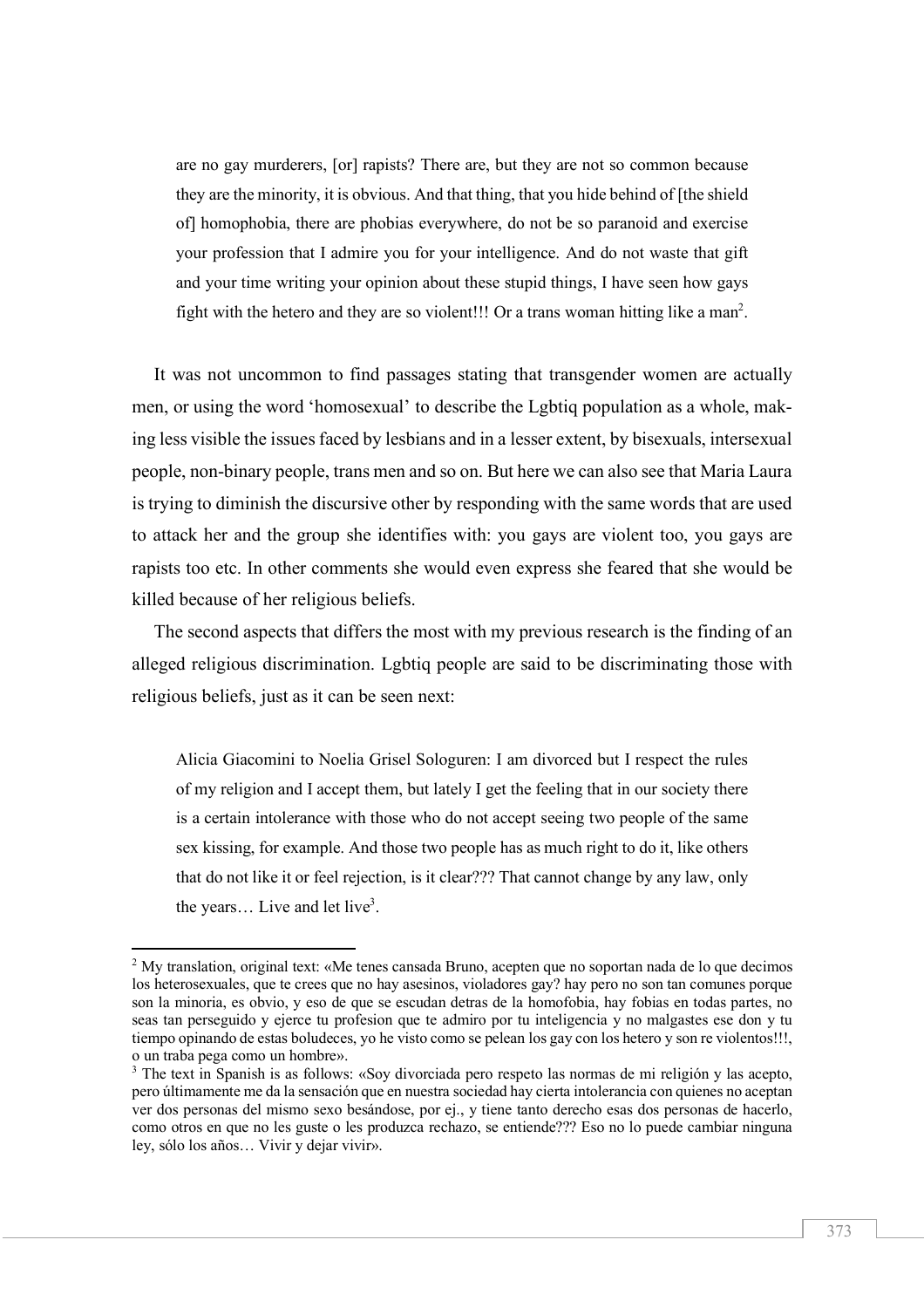And this one:

 $\overline{a}$ 

Alejandro Orellana: Congratulations, Bruno. You managed to divert from sexual discrimination to religious discrimination. Are you proud? You do what you criticize, your inconsistency is a pity... Regrettable. It is precisely because of people like you that we do not move forward as a society, and that we go back to the archaic method of continuing to respond to violence with violence…4

While the first user defends her right not to like the fact that heterosexuals and homosexuals have equal rights, the second one is more explicit when it comes down to presenting Bimbi as violent and discriminatory. This accusation was more frequent in his blog than in Dema's because of the topics he addressed in  $Tod@s$ : his blog dealt with political debates, while hers discussed themes of general interest. Although  $Tod@s$  had more political debates, we found more violent interventions in Dema's blog. But what both spaces had in common were overlapping battles between heterosexuals and non-heterosexuals: those who struggled to maintain their rights to marry, those who stood for their rights to express their points of view and those who defended their religious freedoms.

We notice that the religious people who feel under attack are taking ownership of the discursive locus of the queers and they are subverting it in a way that now the religious people are the new minority, they are the new marginalized group. If gay is the new normal, then Catholics and Christians are presenting themselves as victims of a persecution that is replacing sex-gender discrimination with religious discrimination. Although our research was focused on two Argentine blogs in a particular context, we noticed some similarities in the current struggles of Lgbtiq people in the Western world. Their progress in protections of human rights is being challenged by religious groups who claim they are being denied their right to exercise their right to freedom of speech, and that they are being imposed values that oppose their own by forcing them to wed or to provide a service to a homosexual couple, for example.

<sup>4</sup> The original text is: «Mis felicitaciones Bruno, lograste desviar la discriminación sexual por discriminación religiosa ¿Estás orgulloso?. Haces lo que tu mismo criticas, una lástima tu inconsecuencia… Lamentable, es justamente por personas como tu que no avanzamos como sociedad, y que nos remitimos al arcaico método de seguir respondiendo la violencia con violencia…».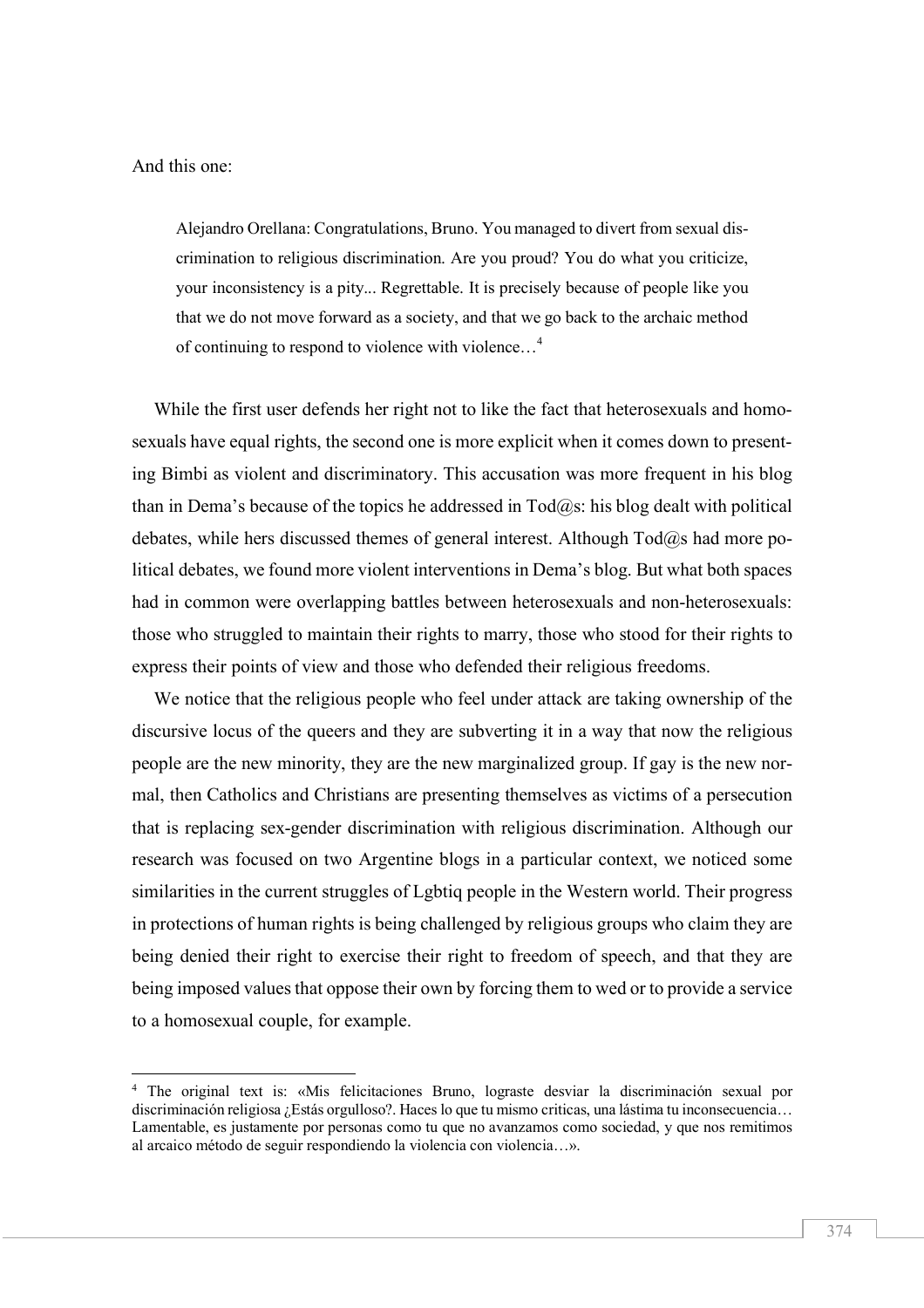At least in Argentina, and in our particular analysis, Lgbtiq people are the scapegoats and the recipients of multi-faceted forms of violence that affect them not only because of their sexual orientation, their gender identity or expression, but also because of their alleged attempts to take advantage of the rest of the society asking for benefits and privileges in a context of financial and political crises. And under the assumption that being gay or trans is a choice, then they might as well not deserve to be given what they ask for if that is to satisfy their whims. They ask for job quotas and financial aid while people are losing their jobs, their salaries are low, there are dying and starving children, and the elder are suffering without asking for help from the state. In other words, the comments argue that there are other more urgent and important priorities, and homosexuals and transgender people are being selfish by putting themselves first.

As shown by a report made by researchers Eugenia Siapera *et. al.* (2018), minority groups are blamed and targeted in contexts where there are triggering events that increase the anxieties against the alleged threats they represent. But radical points of view emerge in connection to media and political discourses that can help defy or sustain them. These perspectives can be more or less explicit, and can be more and less pervasive. Social networks can help produce and spread hateful contents in different formats, but can also share them in a massive scale. Nonetheless, as the study shows, witnesses do not always report hate speech because of four reasons: the protection of freedom of speech as a fundamental and absolute right, the belief that as a user one is a bystander who does not have or need to report these texts, or because they do not believe that it is worth it because there is a lot of hatred online, or because their perpetrators are not worth dealing with. However, we must add two more: the fear of being perceived as a member of the targeted group (and getting equally attacked), and the belief that this is just the way things are. The Internet is perceived as a space where everything can be done or said, a place where anyone can be the victim or the perpetrator, the bystander or the judge; in short, a shitstorm (Han 2014). But the way the Internet is used can be modified. Just as Cornelius Castoriadis (1993) once said, the technique is not the problem, it is the uses that we make out of it. It is then time to learn to make other uses out of it, and bills and other measures may help create a larger change.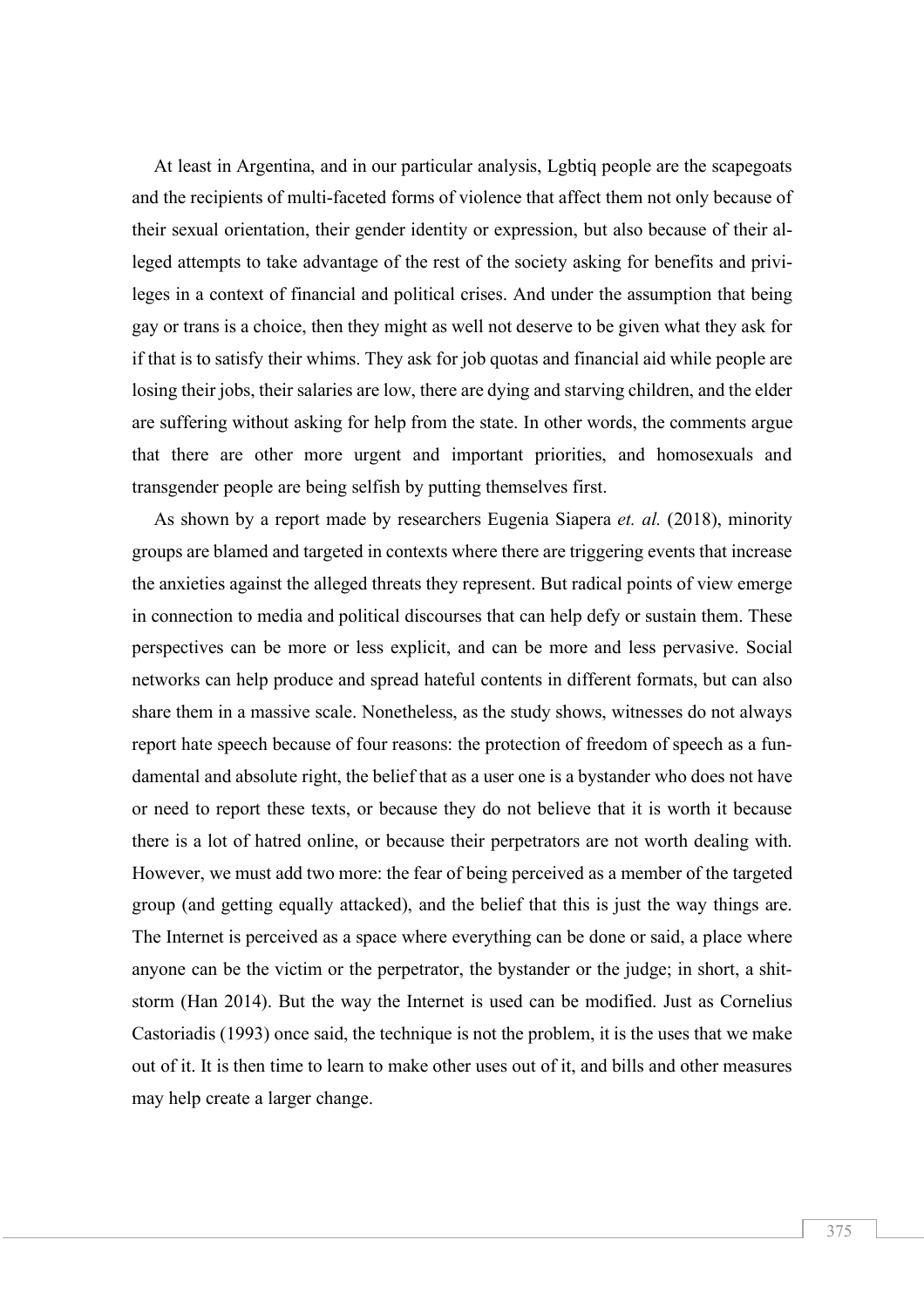### **5. Conclusions**

In this article, I argue that the Argentine bill to penalize discriminatory acts must be updated to include discrimination on the basis of sexual orientation, gender identity and its expression. Research shows that Lgbtiq activists and experts believe this could help fight the systemic oppression against them, although a bill of this kind is not sufficient if it stands on its own. Our interviewees contend that other measurements must be taken, such as digital education, online watchdogs and regulation of online forums. I theorize that the latter is the most challenging aspect in the sense that there are practical implications that cannot be easily addressed. Furthermore, the moderators of the blogs we studied have not been able to promote an inclusive space that was free of violence. Although their blogs intended to raise awareness on Lgbtiq issues, the comments expressed stances that were not prone to change. If anything, the users used violence as ways not only to reaffirm their own views but also as a way to distance themselves from the rest and to segregate those who were different. The accusation that the discursive other was violent was revealing when we found the assumption that Lgbtiq people discriminated others because of their religious beliefs. This led us to the realization that they are used as scapegoats to channel the social anxieties caused by a fast-changing environment that is prone to attending this group's needs, and to resist to these processes of change. As a result, this article contributes to the growing literature on contemporary representations of Lgbtiq people and online communication. Additionally, it helps think on the false opposition between religious and sex-gender discrimination. Lastly, it offers a way to develop further research on the dichotomy between freedom of speech and online regulation.

#### **References**

Bazán, O. (2010), *Historia de la homosexualidad en Argentina. De la conquista de América al siglo XXI*, Buenos Aires, Marea.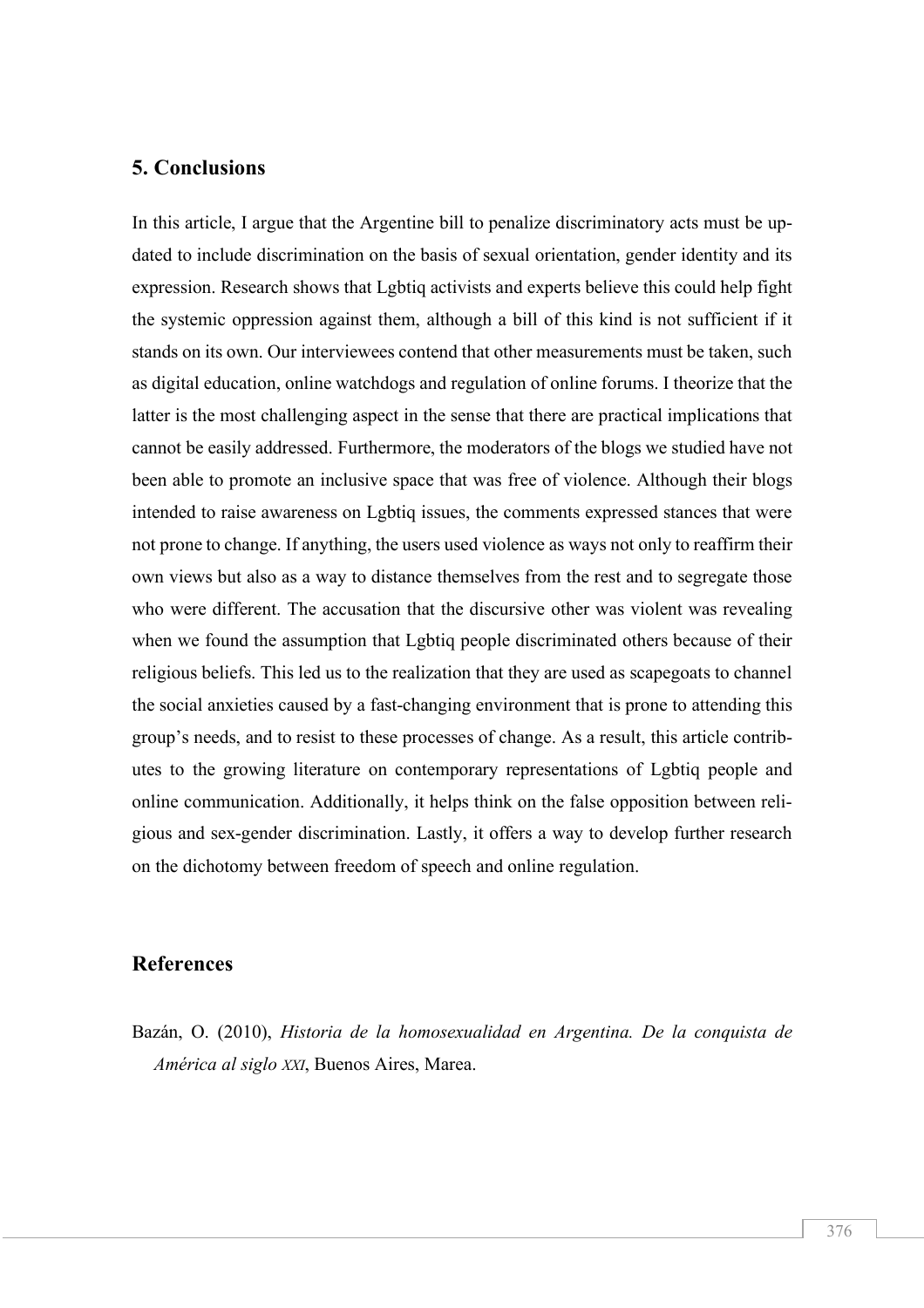- Bertoni, E. and Sadinsky, S. (2015), *The Use of the DMCA to Stiffle Free Expression*, in «Revista de Derecho, Comunicación y Nuevas Tecnologías», n. 13, Bogota, Universidad de Los Andes, pp. 1-21.
- Castoriadis, C. (1993), *Transformación social y creación cultural*, in «Comunicación», n. 81, Caracas, Centro Gumilla, pp. 14-22.
- Citron, D.K. (2009), *Law's Expressive Value in Combating Cyber Gender Harassment*, in «Legal Studies Research Paper», n. 11, Maryland, School of Law of the University of Maryland, pp. 373-416.
- Fairclough, N. (1995), *Critical Discourse Analysis. The Critical Study of Language*, London, Longman.
- Fone, B. (2008), *Homofobia: una historia*, Mexico, Océano.
- Han, B.C. (2014), *En el enjambre*, Barcelona, Herder.
- Herring, S., Job-Sluder, K., Scheckler, R. and Barab, B. (2002), *Searching for safety online: managing "trolling" in a feminist forum*, in «The Information Society», n. 18, pp. 371-384.
- Herring, S.C. (2002), *Cyber Violence: Recognizing and Resisting Abuse in Online Environments*, in «Asian Women», n. 14, pp. 187-212.
- Jensen, K.B. and Helles, R. (2010), The Internet as a Cultural Forum: Implications for Research, in «New Media and Society», vol. 13, n. 4, pp. 517-533.
- Kaplan, N. (2004), *Nuevos desarrollos en el estudio de la evaluación en el lenguaje: la teoría de la valoración*, in «Boletín de Lingüística», n. 22, Caracas, Universidad Central de Venezuela.
- Martínez-Expósito, A. (2018), *Hipernormalización y nuevas homofobias en el cine gay latinoamericano*, paper presented at the «Theory, Gender, Sexuality» Conference, Universidad de Barcelona.
- Pérez Riedel, M. (2018), "Homo y transfobia en la web: testimonios de activistas Lgbt", in Tuñón Pablos, E. and Mena Farrera, R.A. (coords.), *Género y Tic*, Chiapas, Ecosur, pp. 235-266.
- Pérez Riedel, M. (2014), *Género y diversidad sexual en el blog Boquitas pintadas*, Bernal, Unidad de Publicaciones del Departamento de Ciencias Sociales de la Universidad Nacional de Quilmes.